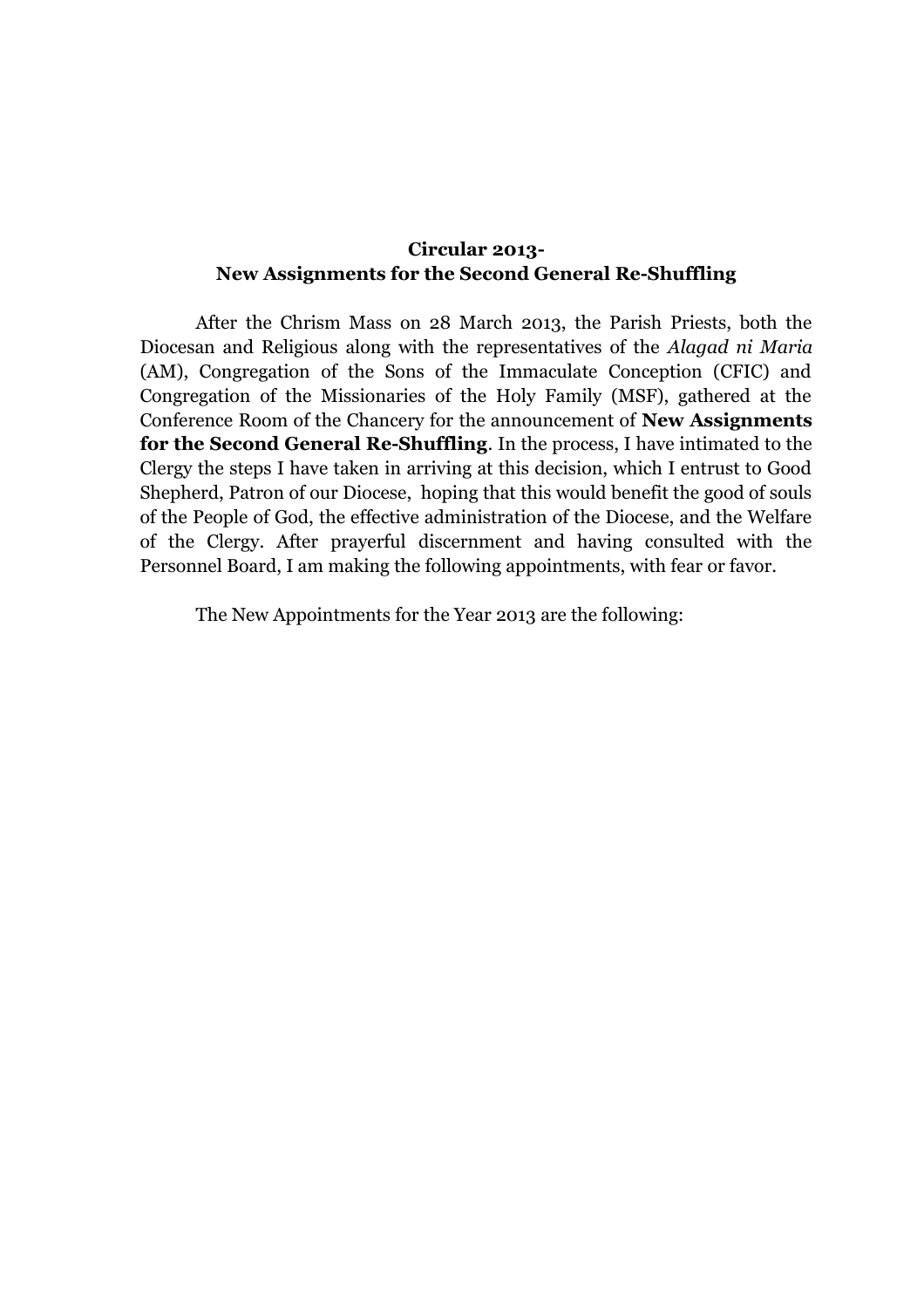|                                            | <b>Parish Priests</b>                                 |
|--------------------------------------------|-------------------------------------------------------|
|                                            |                                                       |
| <b>Saint Peter</b>                         | Fr. Marlou V. Lemaire                                 |
|                                            | Msgr. Anselmo Pamintuan                               |
| Our Lady of Mercy                          | (Vice-Rector)                                         |
|                                            | Fr. Antonio E. Labiao, Jr.<br>Rev. Hernan Batomalaque |
|                                            | (Assistant)                                           |
| Good Shepherd Cathedral/Shrine             | Fr. Mario Sanchez                                     |
| Our Lady of Annunciation                   | Fr. Elpidio R. de Peralta, Jr.                        |
|                                            | Fr. Carlos C. Aldema (Vice-Rector)                    |
| San Bartolome                              | Fr. Roger S. Positar                                  |
| Mary the Queen, with St. Paul Shrine       | Msgr. Jesus Romulo C. Rañada                          |
| (Casa Milan)                               |                                                       |
| <b>Ascension of Our Lord</b>               | Fr. Reynaldo Percival S. Flores                       |
| Banal na Sakramento                        | Fr. Rudy M. Tulibas                                   |
| <b>Divine Savior Parish</b>                | Fr. Jose Peregrino V. Tomas                           |
| San Isidro Labrador (Tandang Sora)         | Fr. Noel B. Azupardo                                  |
| Christ the King (Filinvest)                | Fr. Ambrosio Nonato C. Legaspi                        |
| Holy Spirit (BF), with Santo Niño De Leyte | Fr. Victor Emmanuel I. Clemen                         |
| <b>Shrine</b>                              |                                                       |
| Jesus, Lord of Divine Mercy (Mapayapa)     | Fr. Joseph M. Buslon                                  |
| Ina ng Buhay                               | Fr. Christopher V. Santos                             |
| Our Lady of Fatima                         | Fr. Daniel Allan D. Samonte                           |
| Kristong Hari                              | Fr. Roland P. Jaluag                                  |
| <b>Sacred Heart</b>                        | Fr. Melchor T. Balinggao                              |
| <b>Holy Trinity</b>                        | Fr. Jaime Z. Lara                                     |
|                                            | Fr. Gomer Adlaon (Administrator                       |
|                                            | until July 31, 2013)                                  |
| Mother of the Redeemer                     | Fr. Tomas F. Flores, Jr.                              |
| The Our Father                             | Fr. Antonio Dela Cruz, O.Carm                         |
|                                            | Administrator                                         |
| Christ, King of the Universe               | Fr. Danilo P. Pajarillaga                             |
| Sta. Lucia                                 | Fr. Eleno G. Tepace                                   |
| Sta. Krus                                  | Fr. Aldrin T. Lopez                                   |
| Presentation of Our Lord                   | Fr. Rolyn B. Francisco                                |
| Our Lady of Guadalupe                      | Fr. Miguelito G. Lagrimas                             |
| St. Agnes                                  | Fr. Bienvenido Luke D. Dobles                         |
| San Lorenzo                                | Fr. Juan Bosco P. Abellana                            |
| Our Lady of Lourdes                        | Fr. Luciano Ariel Felloni                             |
| Pagkabuhay                                 | Fr. Montecarlo M. Viloria                             |
| Ina ng Laging Saklolo                      | Fr. Tristan Jasper D. Laforteza                       |
|                                            | Administrator                                         |
| Jesus, Lord of Divine Mercy (Hobart)       | Fr. Leonides T. Laguilles                             |
| Christ the King (BF Caloocan)              | Missionaries of the Holy Family                       |
| St. Joseph (Barracks)                      | Fr. Aristeo M. De Leon                                |
|                                            | <b>School Director</b>                                |
|                                            | Rev. Christopher Morales (School                      |
|                                            | Principal)                                            |
| <b>Immaculate Conception</b>               | Congregation of the Sons of the                       |
|                                            | <b>Immaculate Conception</b>                          |
| Epiphany of the Lord                       | Fr. James D. Nitollama                                |
| San Isidro Labrador (Capri)                | Fr. Alvin C. Balean                                   |
| Visitation of Our Lady                     | Fr. Jerome U. Rosalinda                               |